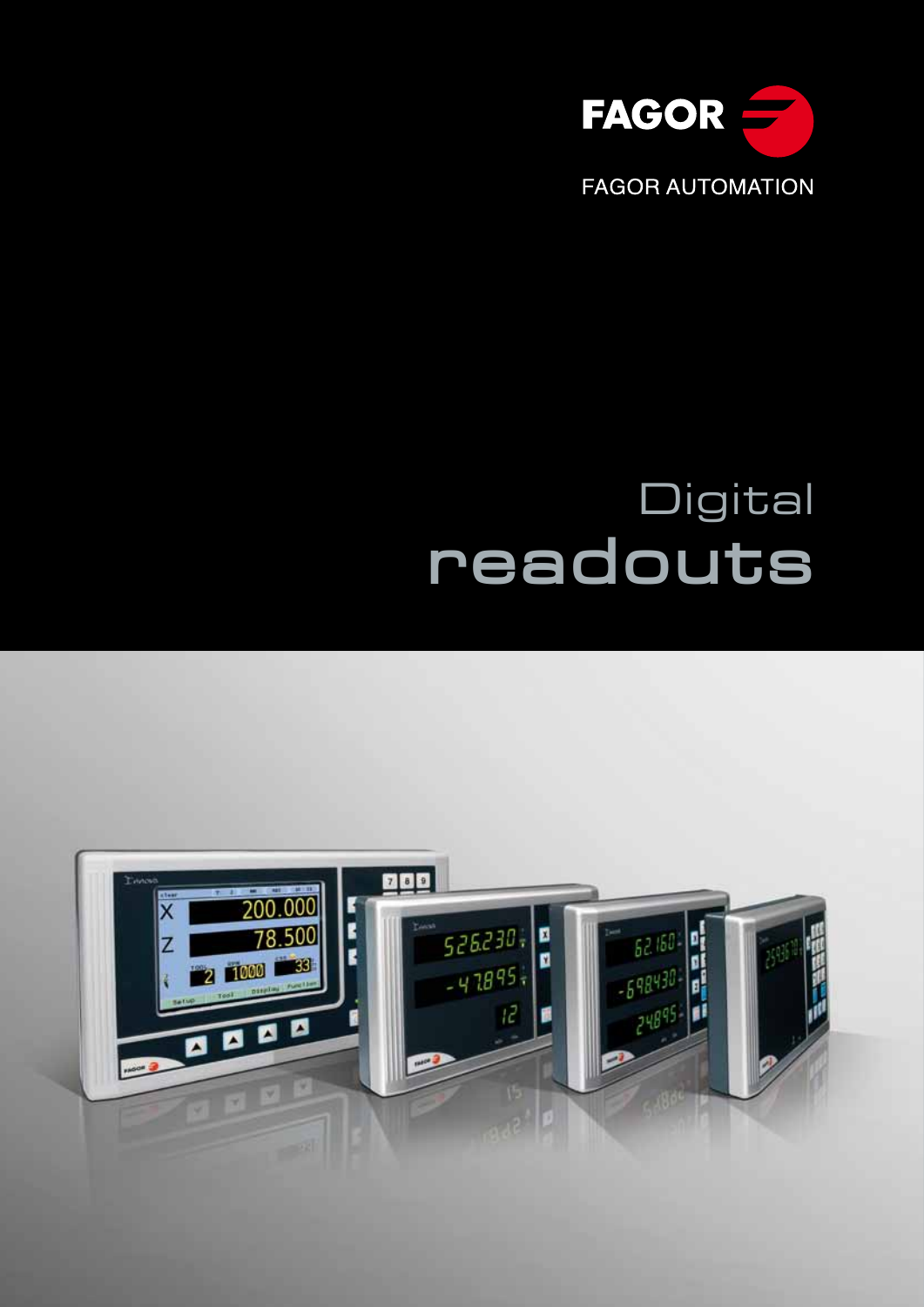

# Fagor Automation in permanent evolution

*Fagor Automation has been manufacturing digital readouts for over 35 years and has always kept ahead launching innovative products adapted to the actual machining requirements of conventional machines. This catalog is proof of that completing the DRO range with models that provide new and exclusive features.*

## **With solutions for each machine**

Innova series FAGOR DRO's carry components created, developed and patented by Fagor Automation. Highly reliable products that adapt to the customers' particular needs in order to improve the productivity of milling machines, boring mills, lathes, grinders, EDM and general purpose applications among other machines.

- For milling machines and boring mills M series
- For lathes T series
- For EDM and grinders Eseries
- For general purpose applications General series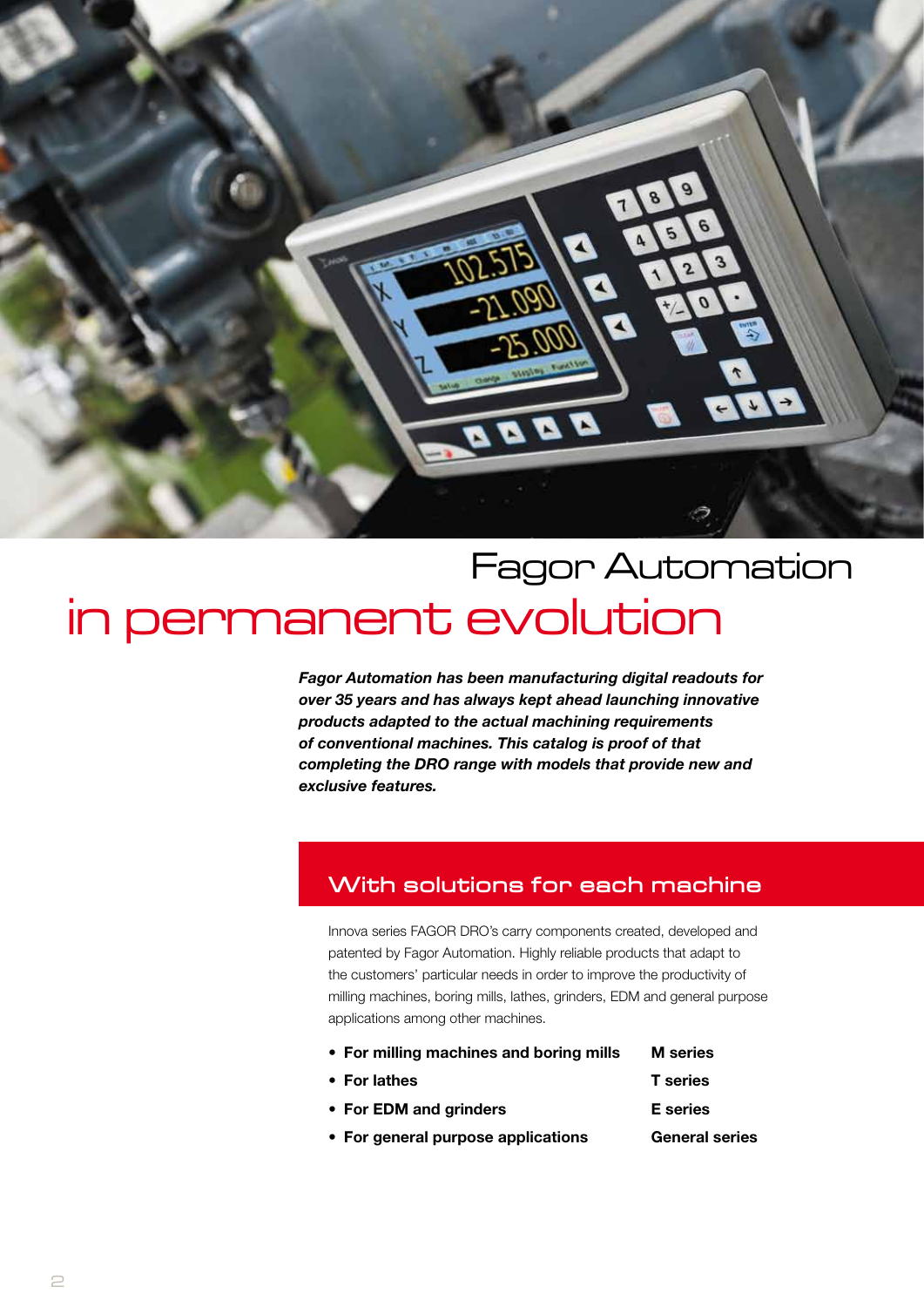## **With exclusive features**

The design of Fagor Automation's 40i DRO models differs from the rest in that they have a 5.7" color TFT screen that offers a better view from any angle. They also include graphic programming assistance and 3D simulation providing intuitive and friendly operation.

## **With state-of-the-art technology**

The DRO offers the user features that make his job easier, but what sets it apart in terms of machining accuracy is the feedback installed on the axes of the machine.

Fagor Automation uses high quality, highly reliable optic technology to manufacture their linear and rotary encoders.

This results in a variety of feedback products that includes the recent absolute linear encoders whose protocols are compatible with the most relevant CNC manufacturers on the market.

## Linear and rotary encoders ideal for conventional machines

| Linear           | <b>Measuring lengths</b> | <b>Accuracy</b>              |  |  |  |  |  |
|------------------|--------------------------|------------------------------|--|--|--|--|--|
| F series         | 440 mm to 30 m           | $\pm 5 \text{ µm/m}$         |  |  |  |  |  |
| C series         | 220 mm to 3040 mm        | $\pm$ 5 µm/m / $\pm$ 10 µm/m |  |  |  |  |  |
| M series         | 40 mm to 1540 mm         | $\pm$ 5 µm/m / $\pm$ 10 µm/m |  |  |  |  |  |
| <b>MM</b> series | 40 mm to 520 mm          | $\pm$ 5 µm/m / $\pm$ 10 µm/m |  |  |  |  |  |

| Rotary           | <b>Pulses/turn</b> | <b>Accuracy</b>         |
|------------------|--------------------|-------------------------|
| H, HP series     | Up to 3.000        | $\pm$ 1/10 of the pitch |
| S, SP series     | Up to 5.000        | $\pm$ 1/10 of the pitch |
| <b>HA</b> series | Up to 10.000       | $\pm$ 1/10 of the pitch |

## **Accuracy certificate**

All FAGOR linear feedback systems are subjected a final accuracy test carried out on a computerized measuring bench equipped with a laser interferometer inside a climate-controlled chamber at a temperature of 20ºC (68ºF).





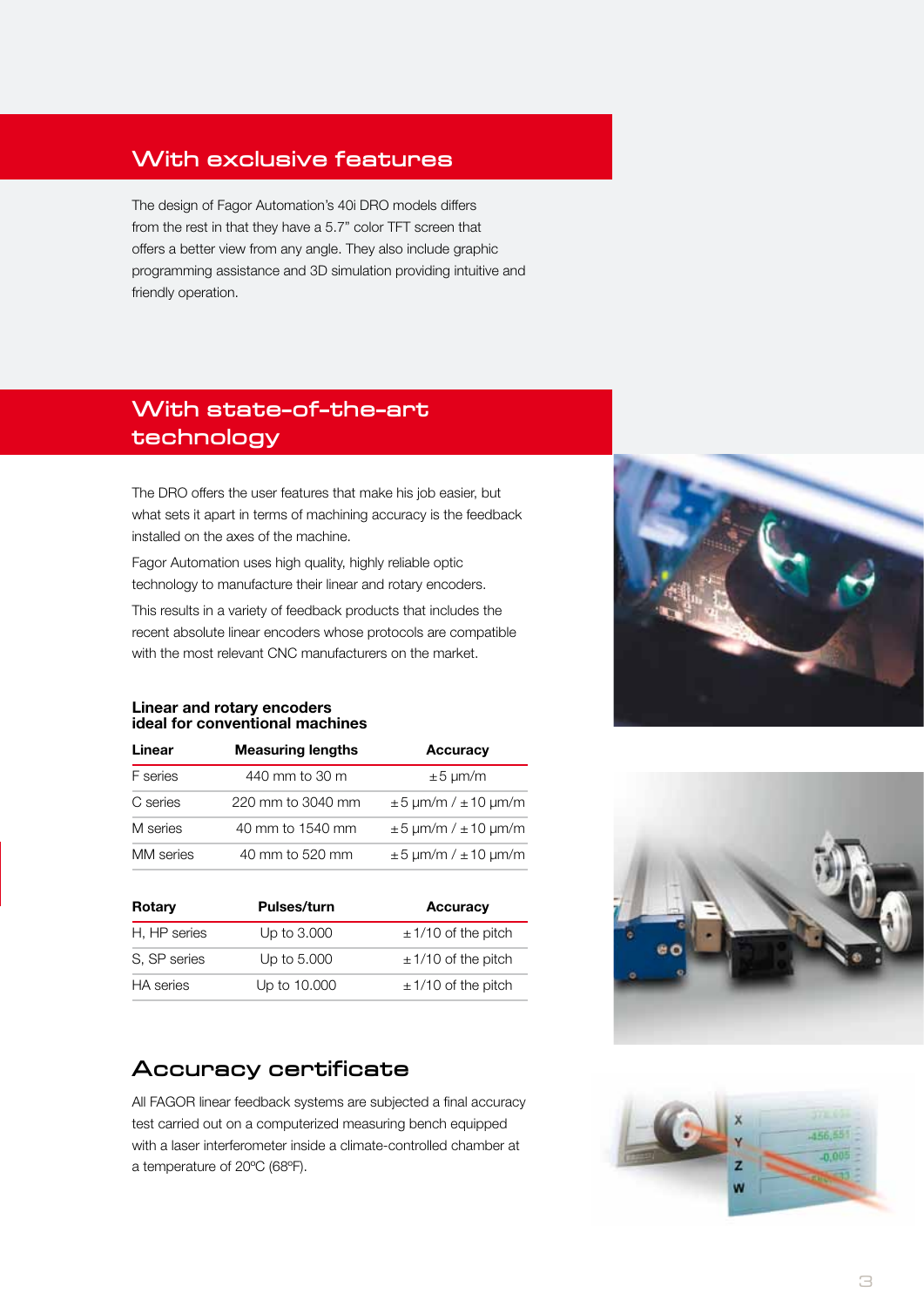## M series

 $2, 3$  and 4 axes

## **40i P model 40i model**



## Specific characteristics: 40i

*Using the TFT screen of the Innova 40i, it is possible to select the X, Y, Z plane where the machining will take place, graphically see the steps to follow and simulate the end result in 3D.*

*All that in the intuitive and friendly way that only FAGOR can offer.*

## Graphic programming assistance:

- Bolt-hole drilling
- Linear drilling
- Grid pattern drilling
- Angle calculation in the plane





## **40i P model**

The 40i P model includes the following features:

- Part-program programming and backup
- X, Y, Z, W machining plane selection
- Up to 4 feedback axes and display on the main screen
- Independent linear and angular feedback, 4-axis display, slope of each axis
- Probe

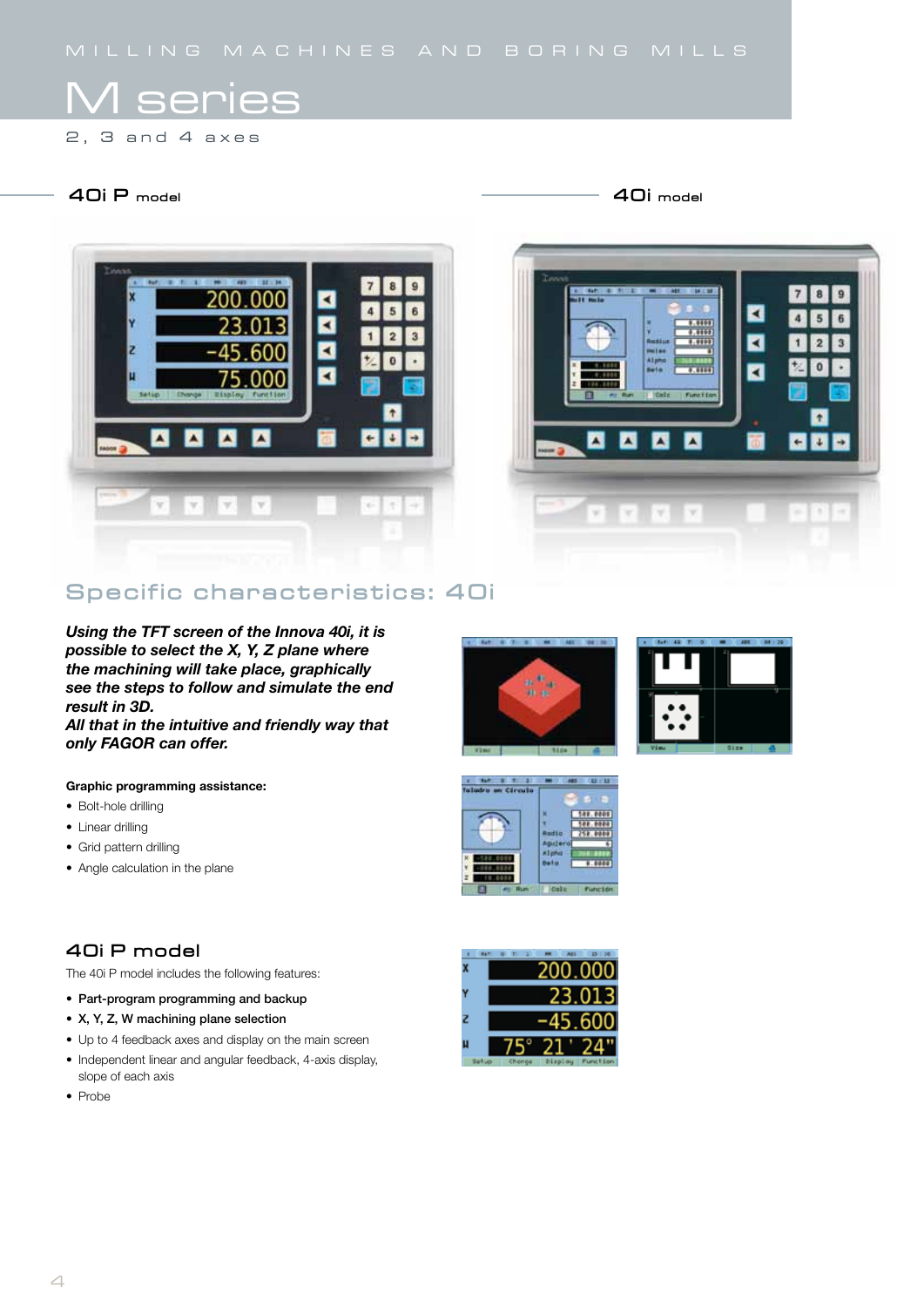## **30i M model 20i M model**





## **Common characteristics, M series**

#### Bolt-hole drilling

The position of the holes is calculated automatically by entering the values requested by the DRO.

## Linear drilling calculation

Calculates, memorizes the position and guides through the execution of linear drilling operations at any angle with respect to the axes.

#### Tool radius compensation

The tool radius is added to or subtracted from the position value when milling with a round tool depending on the machining direction.

#### Corner rounding/machining of arcs

To be used in simple corner rounding or curved surfaces in a plane defined by two linear axes.

## Part centering

Simply touching two points of the part with the tool or with a probe and pressing a key, the DRO calculates the center of the part.

#### Part alignment

For measuring angles avoiding part misalignment and correct its inclination until the right position is obtained.

#### Multiple part-zeros (datum points)

It makes working with several origin points easier and may be used to save tool data and to position holes.







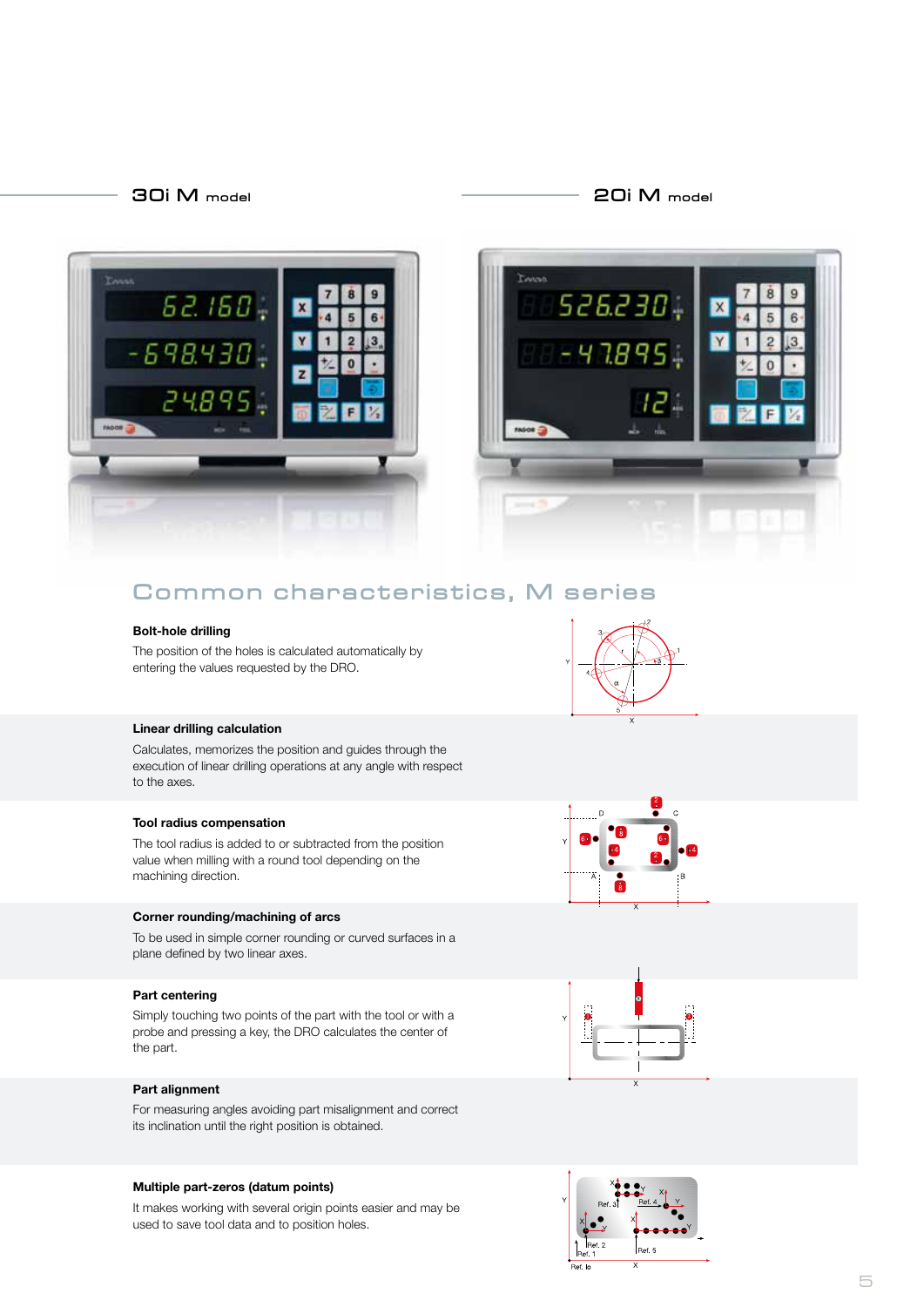## Ser

 $2, 3$  and 4 axes

## **40i TS model 40i model**



◀ ব n  $\overline{\phantom{a}}$ П

## Specific characteristics: 40i

*The Innova 40i for lathes offers the operator graphic assistance that no other DRO can offer to program turning operations friendly and intuitively.*



## Graphic programming and operating assistance:

- Part taper calculation
- Axis coupling
- Easy threading even for mixed threads with leadscrews and threads in different units (mm/inch)

## **40i TS model**

This dro calculates and automatically varies the spindle speed according to the X axis radius while machining; thus providing optimum part finish, machining time saving and longer tool life.

### Its main characteristics:

- Constant Surface Speed (CSS)
- Spindle orientation with Teach-in
- Override (50-150%) of the programmed RPM without interrupting the machining operation
- Spindle speed control through an external potentiometer
- Display of real RPM

| CONTRACTOR COMPANY |              | but are voted |   |
|--------------------|--------------|---------------|---|
| CSS                | <b>Th</b> VW | pou           | × |
| --                 |              |               |   |

#### And for the machine integrator:

- Up to 4 spindle speed ranges (gears)
- Special inputs: Emergency input, analog input for the potentiometer, external push buttons (M3, M4, Stop, etc.)
- Analog and digital outputs
- It admits an encoder at the spindle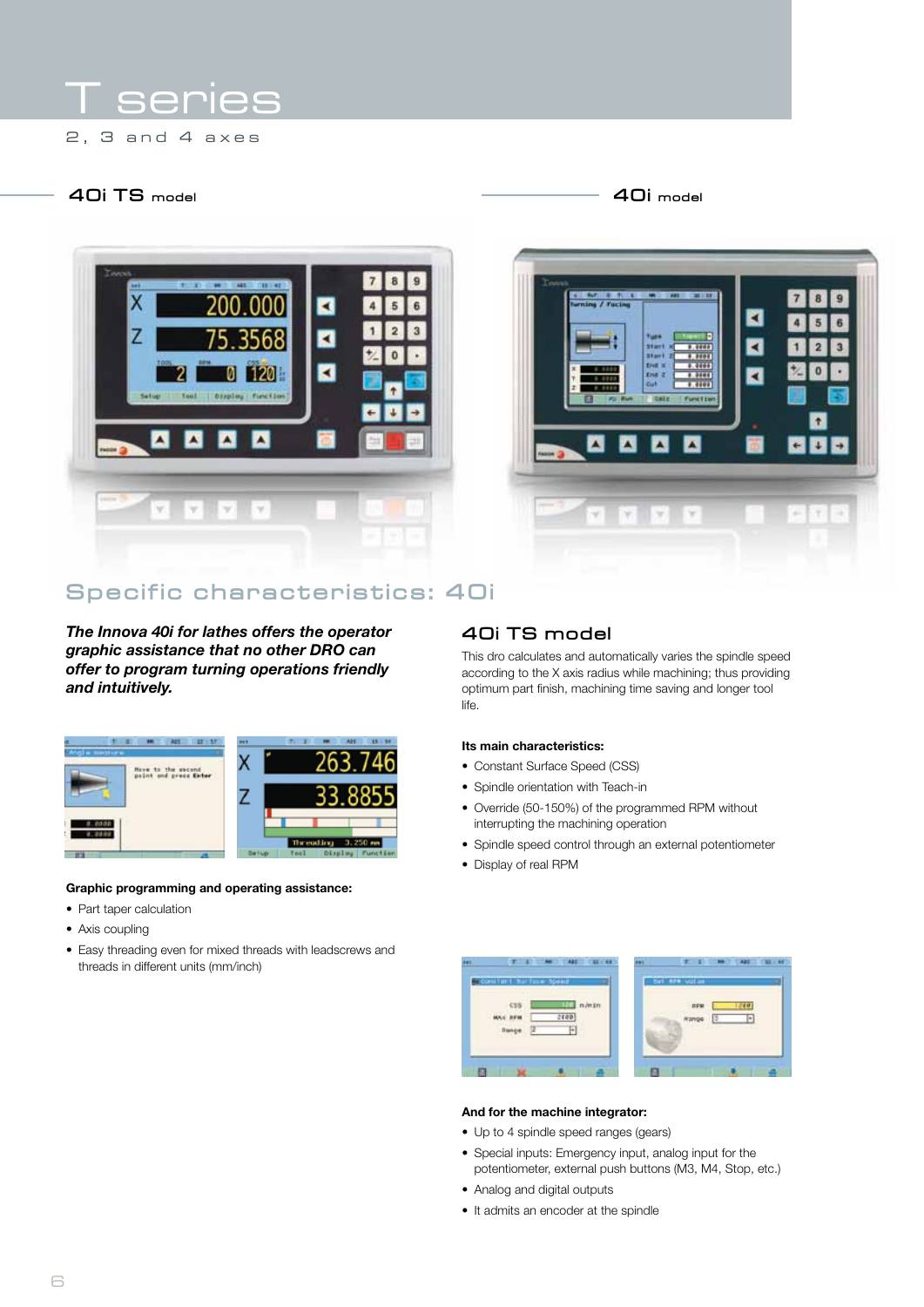## **30i T model 20i T model**





## **Common characteristics, T series**

#### Taper calculation

The taper of a part may be calculated by entering the value of two points of the travel at the DRO.

## Z axis coupling

A parallel axis may be coupled with its pair at the same DRO display axis showing the combination of both on the Z axis display.



When using more than one tool, each one will have a different origin (offset), these origins may be saved and recalled every time a new tool is changed. At every tool change, it saves a different origin (offset) that may be recalled by the operator.







#### Preset in HOLD mode

It is possible to preset on the axis the actual diameter value of the machined part (measured with a caliper or a micrometer).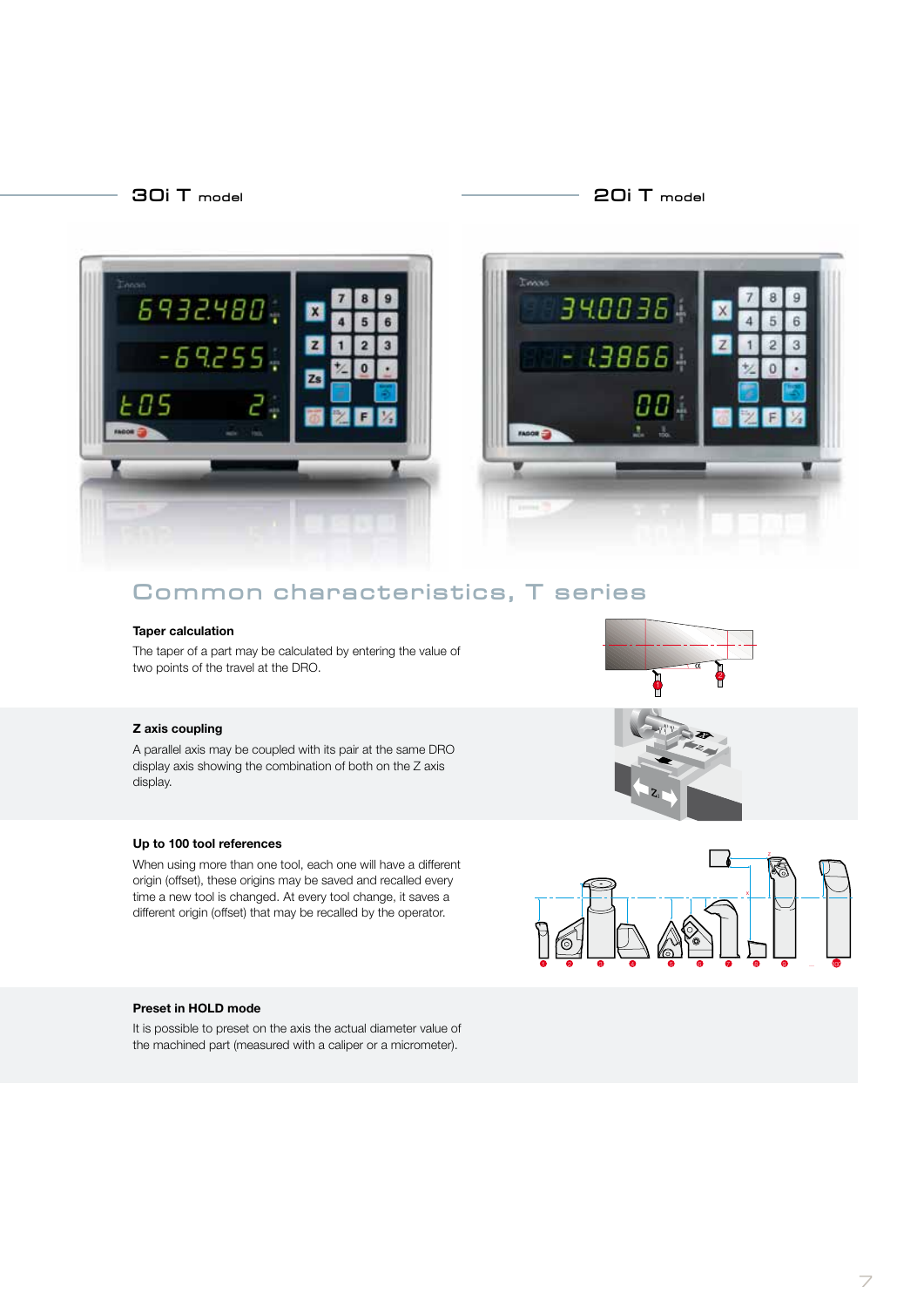## E series

 $1, 2$  and  $3$  axes

## **30i E model 20i E model**





**10i E model**

## **C o m m o n**  characteristics, **E** series

*EDM mode: to set the activation level of the EDM program. Any level may be changed even during the EDM process.*

## 6 digital outputs

To control up to 6 penetration levels.

## 4 digital inputs

For axis zero setting and emergency input.

#### Electrode length compensation

The outputs may be disabled during the EDM operation for measuring or replacing the electrode.

## **30i E model**

The 30i E model includes the following features:

- Bolt-hole drilling
- Linear drilling
- Hold

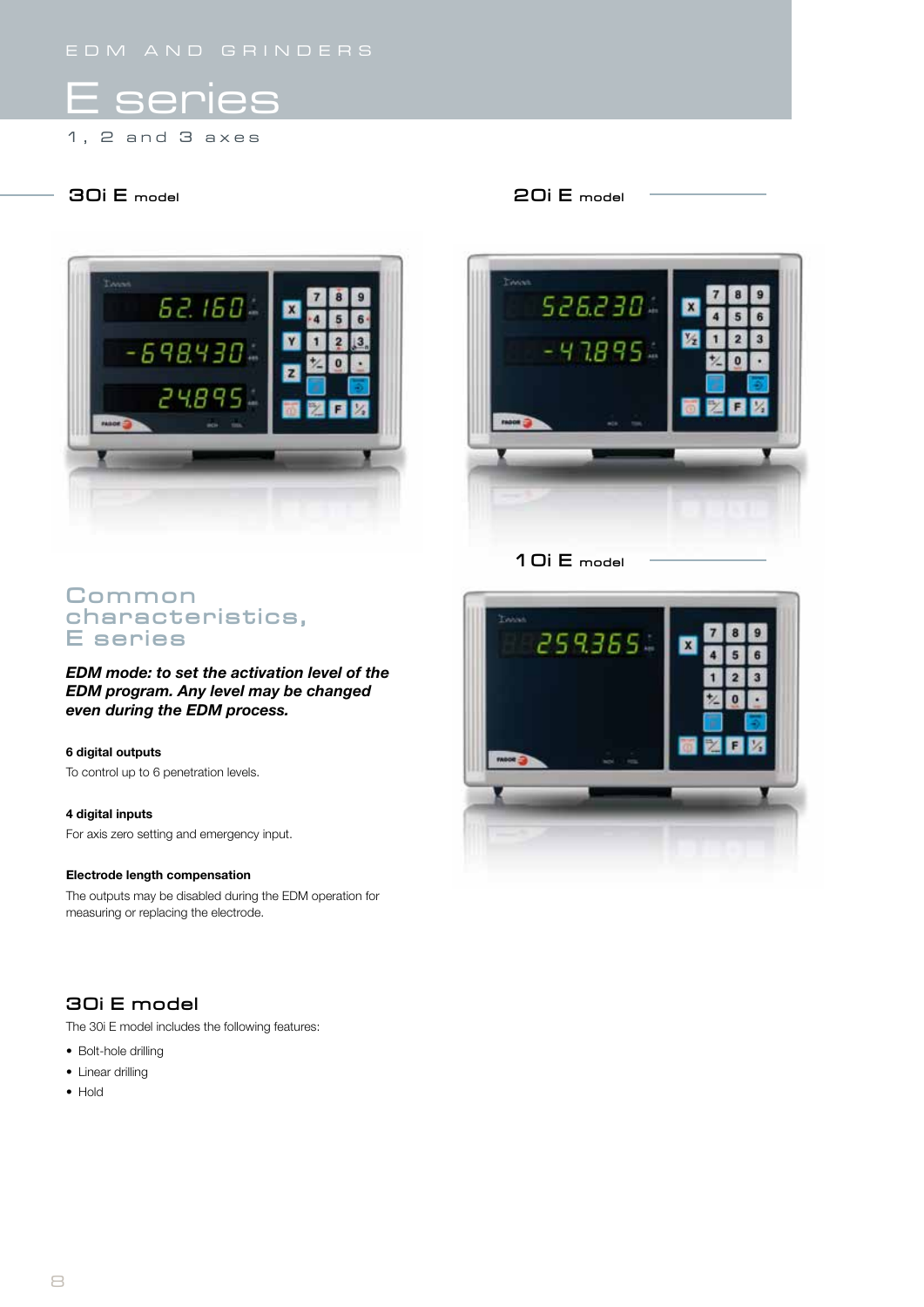## General series

## **40i model**



## **10i model**



## **20i model**



## **C o m m o n**  characteristics, Gereral series

*These models provide multi-purpose solutions, because they may be adapted to applications as different as auxiliary axes, metrology, woodworking machines, etc.*

## General specifications of all Fagor Automation DRO's

#### **n**Preset function

For the operator to enter values into the DRO and save them in its memory and recall them when needed.

#### $\blacksquare$  Axis coupling

Parallel axes may be combined so a single axis display shows the addition/subtraction of both axes.

### $E$ asy setup

The DRO detects the characteristics of the feedback system to which it is connected and sets its internal parameters automatically.

#### $\blacksquare$  Multi-point compensation

Its 100 compensation points provide maximum efficiency and guarantee absolute precision. This point-to-point compensation minimizes possible machine errors.

- **n** Display of maximum, minimum coordinates and the difference between them
- Fine or coarse resolution, as needed
- Connection to linear and angular axes
- Software travel limits These limits do not cancel the ones already set by the travel limits of the machine, but offer the operator the chance to add other limits between the main ones.
- 40i models: USB connection USB connection for uploading/downloading data from/to a PC or pendrive.
- 40i models: Innova DRO Also, the Innova 40i offers the operator the advantage of working with a color TFT screen.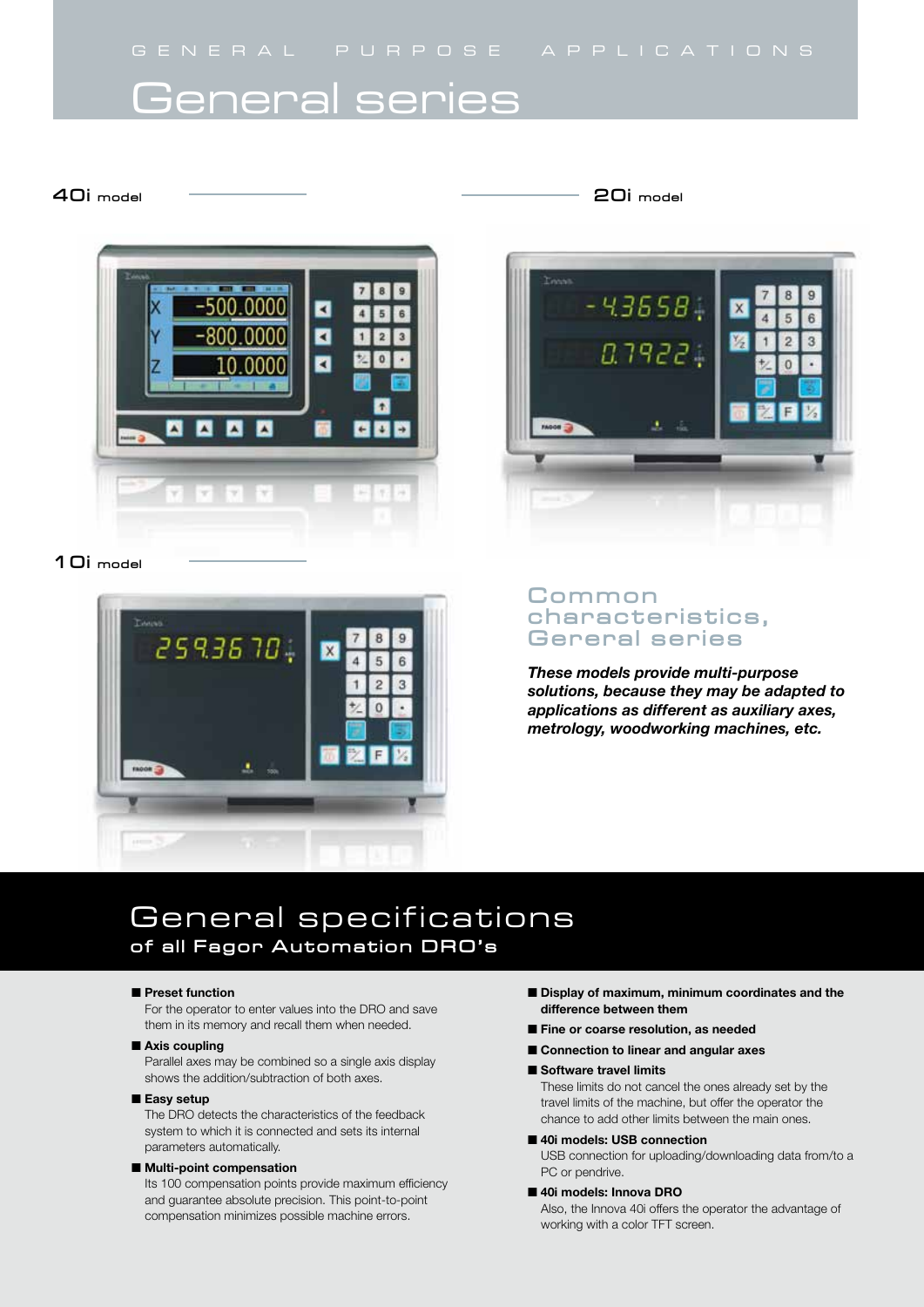| Comparison<br>table                                    | M series<br>milling machines and<br>boring mills |           |       | <b>T</b> series<br>lathes |                |            |           | E series<br><b>EDM</b> and grinders |           |                | General series<br>general purpose<br>applications |            |                |            |
|--------------------------------------------------------|--------------------------------------------------|-----------|-------|---------------------------|----------------|------------|-----------|-------------------------------------|-----------|----------------|---------------------------------------------------|------------|----------------|------------|
|                                                        | 40i P                                            | 40i       | 30i M | <b>20i M</b>              | <b>40i TS</b>  | 40i        | 30i T     | 20i T                               | 30i E     | <b>20i E</b>   | <b>10i E</b>                                      | 40i        | <b>20i</b>     | <b>10i</b> |
| feedback                                               |                                                  |           |       |                           |                |            |           |                                     |           |                |                                                   |            |                |            |
| Connection to 1 Vpp and SSI encoders                   | $\overline{4}$                                   | 3         |       |                           | $\overline{4}$ | $\sqrt{3}$ |           |                                     |           |                |                                                   | $\sqrt{3}$ |                |            |
| Connection to TTL encoders                             | $\overline{4}$                                   | 3         | 3     | 3                         | $\overline{4}$ | 3          | 3         | $\overline{c}$                      | 3         | $\overline{c}$ | $\mathbf{1}$                                      | 3          | $\overline{c}$ | 1          |
| Linear axes                                            |                                                  | $\bullet$ |       |                           | $\bullet$      | $\bullet$  | $\bullet$ |                                     |           | $\bullet$      |                                                   | $\bullet$  |                |            |
| Angular encoders                                       |                                                  | $\bullet$ |       |                           |                |            |           |                                     |           |                |                                                   | $\bullet$  |                |            |
| Incremental and distance-coded reference marks         |                                                  | $\bullet$ |       |                           |                | $\bullet$  |           |                                     |           |                |                                                   | $\bullet$  |                |            |
| Linear axis sag compensation                           |                                                  | $\bullet$ |       |                           |                |            |           |                                     |           |                | $\bullet$                                         | $\bullet$  | $\bullet$      |            |
| Multi-point compensation (points per axis)             |                                                  | 100       | 40    | 40                        | 100            | 100        | 40        | 40                                  | 40        | 40             | 40                                                | 100        | 40             | 40         |
| 1 Vpp signal monitoring                                | $\bullet$                                        |           |       |                           |                | $\bullet$  |           |                                     |           |                |                                                   |            |                |            |
| Travel limit alarm                                     | $\bullet$                                        |           |       | $\bullet$                 |                | $\bullet$  |           |                                     |           |                |                                                   |            |                |            |
| display                                                |                                                  |           |       |                           |                |            |           |                                     |           |                |                                                   |            |                |            |
| 5.7" color TFT screen                                  | $\bullet$                                        | $\bullet$ |       |                           | $\bullet$      | $\bullet$  |           |                                     |           |                |                                                   | $\bullet$  |                |            |
| LED display                                            |                                                  |           |       |                           |                |            |           |                                     |           |                | $\bullet$                                         |            |                |            |
| Number of axes                                         | 4                                                | 3         | 3     | $\overline{c}$            | 4              | 3          | 3         | $\overline{c}$                      | 3         | $\mathbf{2}$   | $\mathbf{1}$                                      | $\sqrt{3}$ | $\overline{c}$ |            |
| Radius or diameter display                             |                                                  |           |       |                           | $\bullet$      | $\bullet$  |           |                                     |           |                |                                                   |            |                |            |
| Mm/inch conversion                                     | $\bullet$                                        |           |       |                           | $\bullet$      | $\bullet$  | $\bullet$ |                                     |           |                |                                                   |            |                |            |
| Fine / coarse resolution                               |                                                  |           |       |                           |                |            |           |                                     |           |                |                                                   |            |                |            |
| Absolute / incremental feedback                        |                                                  |           |       |                           |                | $\bullet$  | $\bullet$ |                                     |           |                |                                                   |            |                |            |
| "Display off" mode                                     |                                                  |           |       |                           |                |            |           |                                     |           |                |                                                   |            |                |            |
| Axis coupling                                          |                                                  |           |       |                           | $\bullet$      | $\bullet$  | $\bullet$ |                                     |           |                |                                                   | $\bullet$  |                |            |
| functions                                              |                                                  |           |       |                           |                |            |           |                                     |           |                |                                                   |            |                |            |
| Zero setting of the axes                               | $\bullet$                                        | $\bullet$ |       |                           |                |            |           |                                     | $\bullet$ | $\bullet$      | $\bullet$                                         | $\bullet$  |                |            |
| <b>Buzzer function</b>                                 | $\bullet$                                        | $\bullet$ |       |                           |                | $\bullet$  | $\bullet$ |                                     |           |                |                                                   | $\bullet$  |                |            |
| Number of references - part zeros                      | 100                                              | 100       | 20    | 20                        |                |            |           |                                     | 20        | 20             | 20                                                | 100        |                |            |
| Number of tools                                        | 16                                               | 16        |       |                           | 100            | 100        | 20        | 20                                  |           |                |                                                   | 16/100     |                |            |
| Axis preset                                            | $\bullet$                                        | $\bullet$ |       |                           |                | $\bullet$  | $\bullet$ |                                     |           |                |                                                   |            |                |            |
| Tool compensation                                      |                                                  |           |       |                           |                |            |           |                                     |           |                |                                                   |            |                |            |
| Axis feedrate display                                  | $\bullet$                                        | $\bullet$ |       |                           |                | $\bullet$  | $\bullet$ |                                     |           |                |                                                   | $\bullet$  |                |            |
| Calculator                                             |                                                  |           |       |                           |                |            |           |                                     |           |                |                                                   |            |                |            |
| Easy setup                                             |                                                  |           |       |                           |                |            |           |                                     |           |                |                                                   |            |                |            |
| Electrode length compensation                          |                                                  |           |       |                           |                |            |           |                                     |           |                |                                                   |            |                |            |
| Hysteresis factor                                      |                                                  |           |       |                           |                |            |           |                                     |           |                |                                                   |            |                |            |
| cycles<br>Part centering cycles                        |                                                  |           |       |                           |                |            |           |                                     |           |                |                                                   |            |                |            |
| Bolt hole drilling (with the most recent data saved in |                                                  |           |       |                           |                |            |           |                                     |           |                |                                                   |            |                |            |
| memory)                                                |                                                  |           |       |                           |                |            |           |                                     |           |                |                                                   |            |                |            |
| Linear drilling                                        |                                                  |           |       |                           |                |            |           |                                     |           |                |                                                   |            |                |            |
| Grid pattern drilling                                  |                                                  |           |       |                           |                |            |           |                                     |           |                |                                                   |            |                |            |
| EDM mode                                               |                                                  |           |       |                           |                |            |           |                                     |           |                |                                                   |            |                |            |
| Corner rounding / machining of arcs                    |                                                  |           |       |                           |                |            |           |                                     |           |                |                                                   |            |                |            |
| Go to a particular position                            |                                                  |           |       |                           |                |            |           |                                     |           |                |                                                   |            |                |            |
| Angle measuring                                        |                                                  |           |       |                           |                |            |           |                                     |           |                |                                                   |            |                |            |
| Taper calculation                                      |                                                  |           |       |                           |                |            |           |                                     |           |                |                                                   |            |                |            |
| Turning                                                |                                                  |           |       |                           |                |            |           |                                     |           |                |                                                   |            |                |            |
| Facing                                                 |                                                  |           |       |                           |                |            |           |                                     |           |                |                                                   |            |                |            |
| Assisted threading (easy threading)                    |                                                  |           |       |                           |                |            |           |                                     |           |                |                                                   |            |                |            |
| On-screen guided help, with graphics                   |                                                  |           |       |                           |                |            |           |                                     |           |                |                                                   |            |                |            |
| Storage of many part-programs                          |                                                  |           |       |                           |                |            |           |                                     |           |                |                                                   |            |                |            |
| Constant Surface Speed (CSS)                           |                                                  |           |       |                           |                |            |           |                                     |           |                |                                                   |            |                |            |
| others                                                 |                                                  |           |       |                           |                |            |           |                                     |           |                |                                                   |            |                |            |
| USB connection for copying data                        |                                                  |           |       |                           |                |            |           |                                     |           |                |                                                   |            |                |            |
| Auto shut-off after 30-minute idle                     |                                                  |           |       |                           |                |            |           |                                     |           |                |                                                   |            |                |            |
| Digital inputs / outputs                               |                                                  |           |       |                           | 15/11          |            |           |                                     | 4/6       | 4/6            | 4/6                                               |            |                |            |
| Analog inputs / outputs                                |                                                  |           |       |                           | 1/1            |            |           |                                     |           |                |                                                   |            |                |            |
| Probe                                                  | $\bullet$                                        |           |       |                           |                | $\bullet$  |           |                                     |           |                |                                                   |            |                |            |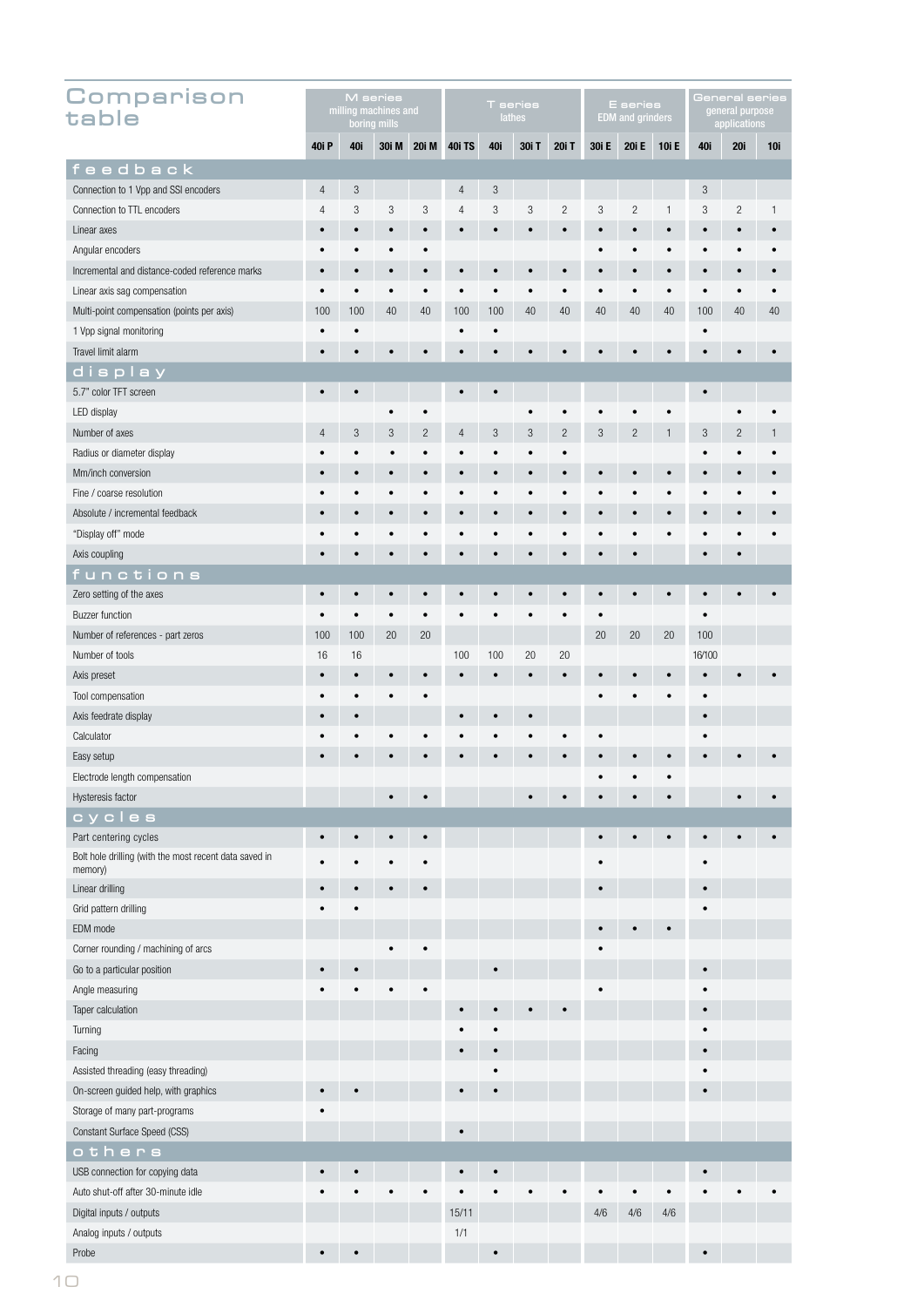## **A c c e s s o r i e s**

#### Support arm



• For mill ARM 300 model, 300 mm long ARM 500 model, 500 mm long



#### Adapter plate



• For built-in model

## **Operating conditions**

## Power supply protected against AC mains outage

universal power supply with an input range between 85 VAC and 264 VAC. Frequency from 45 Hz to 400 Hz

## Operating temperature

from 5 ºC to 45 ºC (from 41ºF to 113 ºF)

## Storage temperature

from -25 ºC to 70 ºC (from -13 ºF to 158 ºF)

## relative humidity

maximum 95% without condensation at 45 ºC (113 ºF)

#### Sealing

front panel IP54 and rear panel IP4X (DIN 40050)

#### Product in compliance with safety and electromagnetic compatibility regulations

EN-60204-1, EN-50081-2, EN 55011, EN-55022, EN-55082, EN- 610004-2, 3,4, 5,6,11. EN-V50140, EN-V50141, ENV 50204 and EC directives 73/23/ECC, 89/392/CEE, 89/336/ECC and 73/23/ECC

#### Type of feedback signals TTL and differential TTL (EIA422).

Plus, 1 Vpp and SSI on the 40i models

Maximum feedback frequency 250 KHz

## **D i m e n s i o n s i n m m**



10i, 20i, 30i models

## 40i models

Tabletop models Tabletop models







(\*) Built-in option: Add "B" to the model (for example: 20i-B) (\*) Built-in option: Add "B" to the model (for example: 40i-B)

182